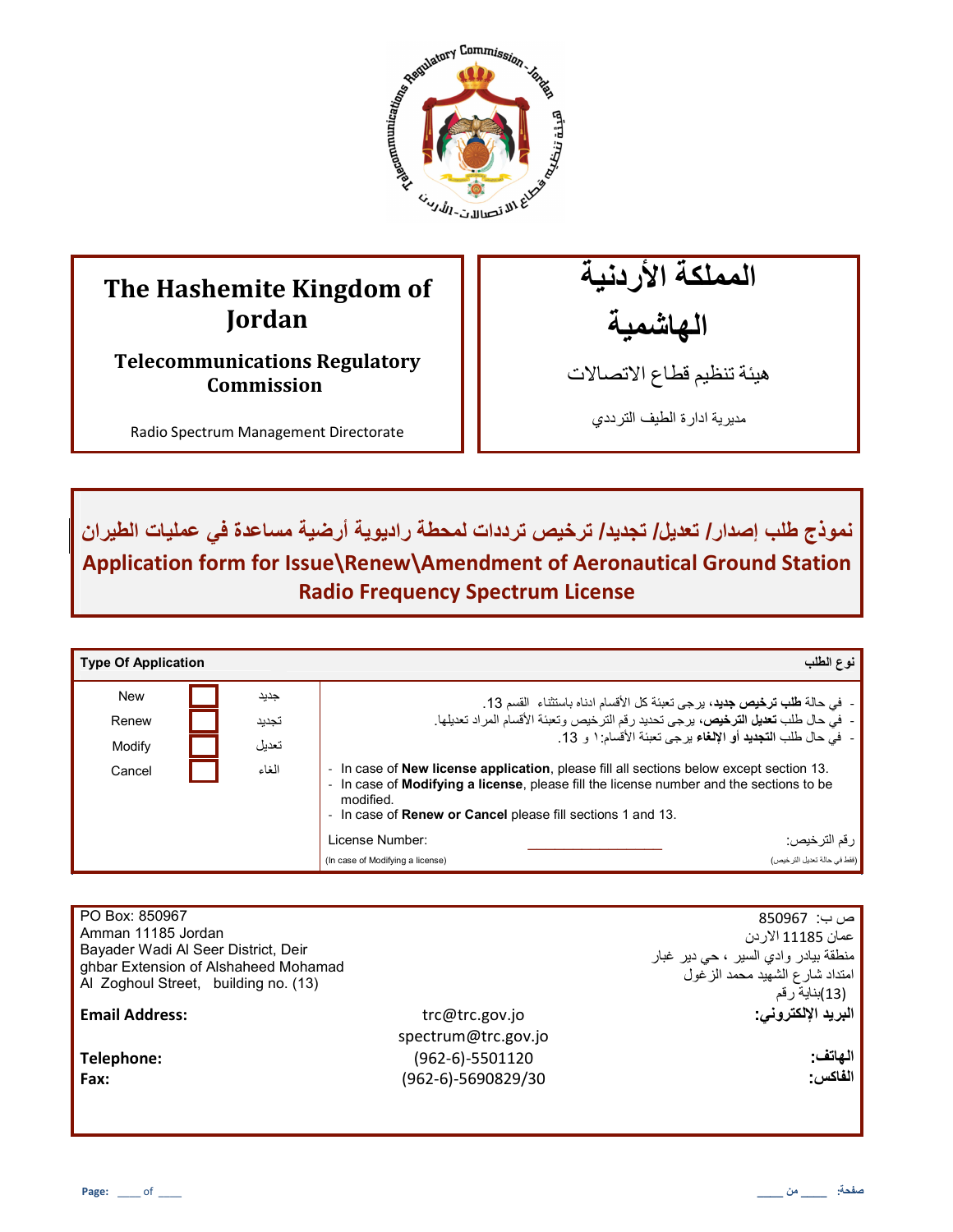

نموذج طلب إصدار/ تعديل/ تجديد/ ترخيص ترددات لمحطة راديوية أرضية مساعدة في عمليات الطيران<br>Application form for Issue\Renew\Amendment of Aeronautical Ground Station Radio Frequency Spectrum License

Applicant Reference number:

رقم مرجع مقدم الطلب:

| Administrative Information (to be filled by Applicant)<br>l1.                                                                                                                                                                                                                                                                    |                                    |                |                   |                 | معلومات ادارية (تعبأ من قِبل مُقدم الطلب)                                                                                                                                                                                            |                |
|----------------------------------------------------------------------------------------------------------------------------------------------------------------------------------------------------------------------------------------------------------------------------------------------------------------------------------|------------------------------------|----------------|-------------------|-----------------|--------------------------------------------------------------------------------------------------------------------------------------------------------------------------------------------------------------------------------------|----------------|
| 1.1                                                                                                                                                                                                                                                                                                                              | اسم المرخص له / Licensee Name      |                |                   |                 |                                                                                                                                                                                                                                      |                |
| رمز المستخدم / User ID<br>1.2<br>(Fill "Applicant Identification form", in case you are a new applicant or you do not have<br>vour User ID) /<br>(الرجاء تعبئة "طلب تحديد هوية مقدم الطلب " في حال كنت تقدم طلب لأول مرة أو لا تعرف رمز المستخدم الخاص بك)                                                                       |                                    |                |                   |                 |                                                                                                                                                                                                                                      |                |
| 1.3<br>الشخص المخول بالتوقيع / Authorized Person                                                                                                                                                                                                                                                                                 |                                    |                |                   |                 |                                                                                                                                                                                                                                      |                |
| 1.4                                                                                                                                                                                                                                                                                                                              | المسؤول التقنى / Technical Contact |                |                   |                 |                                                                                                                                                                                                                                      |                |
|                                                                                                                                                                                                                                                                                                                                  |                                    |                |                   |                 | أتعهد بأن المعلومات المذكورة في هذا الطلب وأيّ معلومات أخرى مرفقة به، هي معلومات صحيحة. كما أنني أتعهد بأنني اطلعت على جميع القوانين والقرارات<br>والشروط المنظمة للترخيص الراديوي والتي يجب على الإلتزام بها لحين صدور هذا الترخيص. |                |
| I certify that the information on this form and any other information given in support of this application are correct. I also certify that I<br>have read the TRC Regulations and the licensing terms and conditions Specified by the TRC which I shall abide by throughout the<br>process until issuance of the radio license. |                                    |                |                   |                 |                                                                                                                                                                                                                                      |                |
|                                                                                                                                                                                                                                                                                                                                  |                                    |                |                   |                 |                                                                                                                                                                                                                                      |                |
|                                                                                                                                                                                                                                                                                                                                  | Date Of Submission:                |                | تاريخ تقديم الطلب | Signature/Seal: |                                                                                                                                                                                                                                      | النوفيع/الخنم: |
|                                                                                                                                                                                                                                                                                                                                  |                                    | dd / mm / yyyy |                   |                 |                                                                                                                                                                                                                                      |                |

| 2.                              | For Administrative use Only                                                            |                |                                |  | للاستخدام الاداري فقط |
|---------------------------------|----------------------------------------------------------------------------------------|----------------|--------------------------------|--|-----------------------|
| 2.1                             | المرجع /TRC Reference Number                                                           |                |                                |  |                       |
| 2.2                             | Name of TRC Employee who received the application/<br>إسم موظف الهيئة الذي استلم الطلب |                |                                |  |                       |
| Date of Application<br>receipt: |                                                                                        | dd / mm / yyyy | Signature   تاريخ استلام الطلب |  | التوقيع:              |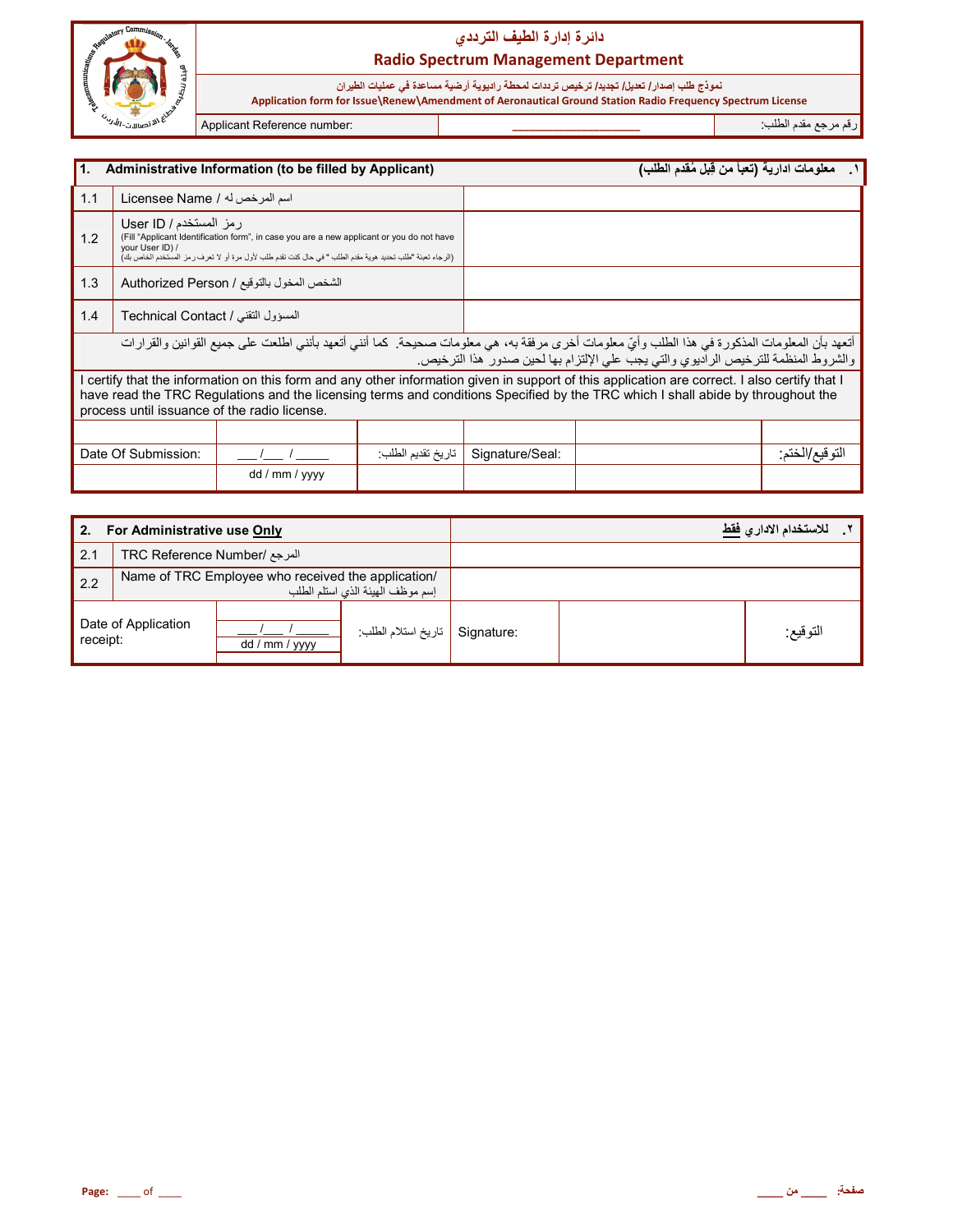

| 3. Type of System                                                       | $\cdot$ $\cdot$<br>فوع النظام                            |
|-------------------------------------------------------------------------|----------------------------------------------------------|
| Aeronautical Station                                                    | Aeronautical Station in Aeronautical Mobile (OR) Service |
| Aeronautical Station in Aeronautical Mobile (R) Service <b>CE</b> Other |                                                          |

| I 4. | <b>Geographical information</b> | المعلومات الجغرافية<br>∴≴ ' |
|------|---------------------------------|-----------------------------|
| 4.1  | اسم الموقع / Site name          |                             |
| 4.2  | خط الطول / Longitude            | Deg.<br>Min.<br>Sec.        |
| 4.3  | خط العرض / Latitude             | N<br>Deg.<br>Min.<br>Sec.   |

| 5.  | <b>Frequency information</b>                                                                                                                                                        |                |             |              |                                      | <b>0____معلومات الترددات</b> |
|-----|-------------------------------------------------------------------------------------------------------------------------------------------------------------------------------------|----------------|-------------|--------------|--------------------------------------|------------------------------|
| 5.1 | عدد الترددات المطلوبة / Number of required frequencies<br>(Number of required frequency pairs in case of duplex operation)<br>(عدد ازواج الترددات المطلوبة في حالة التشغيل المزدوج) |                |             |              |                                      |                              |
| 5.2 | Frequency Range (MHz) / نطاق التردد /                                                                                                                                               |                |             |              |                                      |                              |
| 5.3 | عرض النطاق الترددي / Channel Bandwidth (KHz)                                                                                                                                        |                |             |              |                                      |                              |
| 5.4 | نمط التشغيل/ Mode of operation                                                                                                                                                      |                | Half Duplex | منفرد        | <b>Duplex</b>                        | مزدوج∥                       |
| 5.5 | List of frequencies (MHz) /<br>قائمة التر ددات                                                                                                                                      | #              | ار سال/ Tx  | استقبال / Rx | نوع /Type of Modification<br>التعدبل |                              |
|     |                                                                                                                                                                                     |                |             |              | Add/ أضبافة                          | حذف / Delete                 |
|     | - In case 5.4 Mode of Operation = Half Duplex please fill only Tx                                                                                                                   | 1              |             |              |                                      |                              |
|     | Frequencies /<br>في حال 5.4 نمط التشغيل = منفر د، الر جاء تعبئة تر ددات الإر سال فقط<br>- In case 5.4 Mode of Operation = Duplex please fill Tx and Rx                              | $\overline{2}$ |             |              |                                      |                              |
|     | Frequencies /<br>في حال 5.4 نمط التشغيل = مز دو ج، الر جاء تعينة تر ددات الإر سال و الإستقبال                                                                                       | 3              |             |              |                                      |                              |
|     |                                                                                                                                                                                     | 4              |             |              |                                      |                              |
|     |                                                                                                                                                                                     | 5              |             |              |                                      |                              |
|     |                                                                                                                                                                                     | 6              |             |              |                                      |                              |
|     |                                                                                                                                                                                     | $\overline{7}$ |             |              |                                      |                              |
|     |                                                                                                                                                                                     | 8              |             |              |                                      |                              |
|     |                                                                                                                                                                                     | 9              |             |              |                                      |                              |
|     |                                                                                                                                                                                     | 10             |             |              |                                      |                              |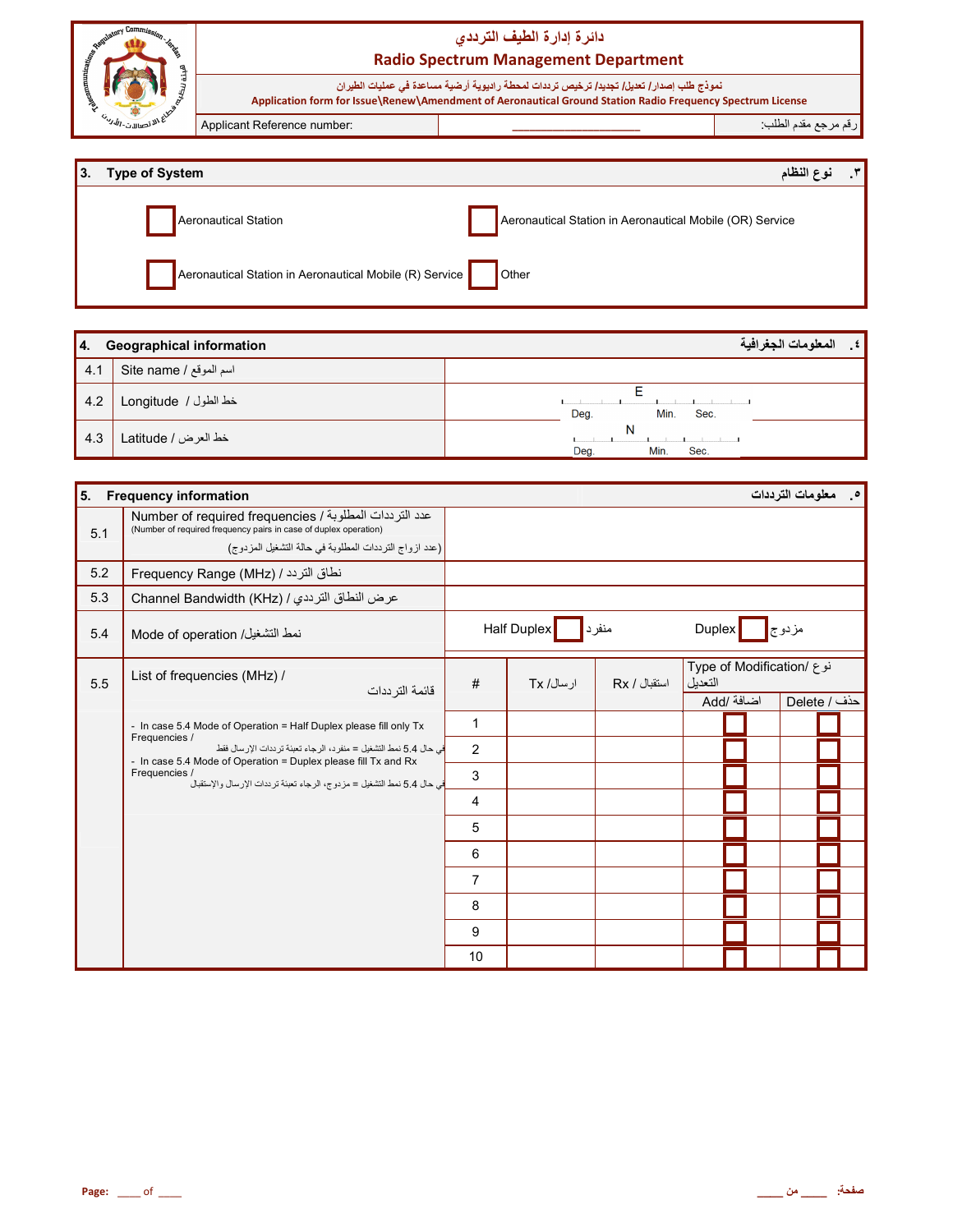

نموذج طلب إصدار/ تعديل/ تجديد/ ترخيص ترددات لمحطة راديوية أرضية مساعدة في عمليات الطيران<br>Application form for Issue\Renew\Amendment of Aeronautical Ground Station Radio Frequency Spectrum License

Applicant Reference number:

رقم مرجع مقدم الطلب:

| l 6. | منطقة الخدمة<br>Area of service                                                                                                           |                                                       |                           |  |  |
|------|-------------------------------------------------------------------------------------------------------------------------------------------|-------------------------------------------------------|---------------------------|--|--|
| 6.1  | Circular Zone/<br>منطقة دائر بة                                                                                                           | خط الطول / Longitude                                  | Deg.<br>Min.<br>Sec.      |  |  |
| 6.2  |                                                                                                                                           | دائرة العرض / Latitude                                | N<br>Deg.<br>Min.<br>Sec. |  |  |
| 6.3  |                                                                                                                                           | m Adius of service area (Km) / شعاع  <br>منطقة الخدمة |                           |  |  |
| 6.4  | أقصى طول للدائرة (م)/Maximum Length of Circle (m)<br>يجب تعبئة هذه الخانة في نطاق التر ددات المنخفض /Required in LF/MF Bands*<br>والمتوسط |                                                       |                           |  |  |

| 7 <sub>1</sub> | <b>Station details</b>                                                                                                        | تفاصبل المحطة                        |
|----------------|-------------------------------------------------------------------------------------------------------------------------------|--------------------------------------|
| 7.1            | Nature of Service(refer to Annex 1) / إيرجى الرجوع للملحق / Nature of Service(refer to Annex 1<br>١) طبيعة الخدمة             |                                      |
| 7.2            | فئة البث / Designation of Emission                                                                                            |                                      |
| 7.3            | Transmitter Output Power (W) / (W) آندرة جهاز الارسال                                                                         |                                      |
| 7.4            | عامل ضوضاء المستقبل / (Receiver Noise Figure (dB                                                                              |                                      |
| 7.5            | Receiver Sensitivity (dBm) / حساسية المستقبل                                                                                  |                                      |
| 7.6            | نسبة الاشارة الى التداخل / Signal to Interference Ratio (dB)                                                                  |                                      |
| 7.7            | Total Transmission Losses (dB) / (dB) إجمالي خسائر<br>الإر سال                                                                |                                      |
| 7.8            | إرتفاع الهوائي فوق مستوى الأرض / Antenna height AGL (m)<br>$(\epsilon)$                                                       |                                      |
| 7.9            | Antenna Height above the mast base (m) / ارتفاع الهوائي / Antenna Height above the mast base<br>عن قاعدة البرج أو العامود (م) |                                      |
| 7.10           | كيفية تثبيت الهوائي / Antenna Mounting type                                                                                   | Green Field<br>Rooftop               |
|                |                                                                                                                               | <b>Indoor Solution</b><br>Wall Mount |

| l 8. | <b>Equipment details (Main)</b>                           | تفاصيل الأجهزة (الأساسى)<br>$\Lambda$ |
|------|-----------------------------------------------------------|---------------------------------------|
| 8.1  | الشركة المصنِّعة / Manufacturer                           |                                       |
| 8.2  | الطراز / Model                                            |                                       |
| 8.3  | الرقم التسلسلي (اذا متوفر) / Serial Number (if available) |                                       |
| 8.4  | نطاق التردد / (MHz) Frequency range                       |                                       |
| 8.5  | الحد الأقصى لقوة الارسال / [Max. Transmitting Power [W]   |                                       |
| 8.6  | الحساسية / Sensitivity [dBm]                              |                                       |
| 8.7  | Erotection Ratio [dB] / نسبة الحماية /                    |                                       |

| <b>Equipment details (Standby)</b><br>9. |                                                             | ٩ . تفاصيل الأجهزة (الإحتياطي) |
|------------------------------------------|-------------------------------------------------------------|--------------------------------|
| 9.1                                      | الشركة المصنِّعة / Manufacturer                             |                                |
| 9.2                                      | الطر از / Model M                                           |                                |
| 9.3                                      | الرقم التسلسلي (اذا متوفر) / Serial Number (if available) / |                                |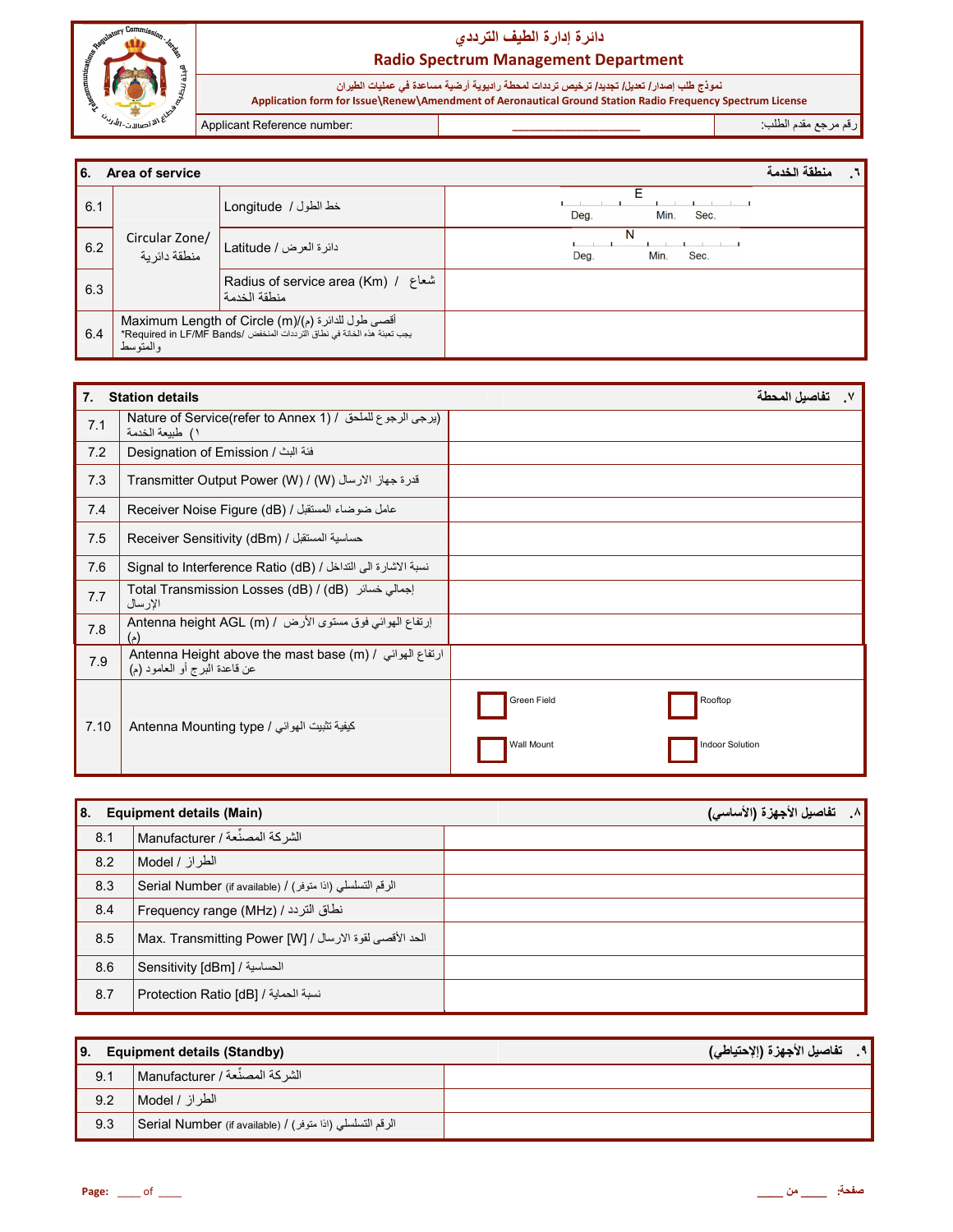

نموذج طلب إصدار/ تعديل/ تجديد/ ترخيص ترددات لمحطة راديوية أرضية مساعدة في عمليات الطيران<br>Application form for Issue\Renew\Amendment of Aeronautical Ground Station Radio Frequency Spectrum License

Applicant Reference number:

رقم مرجع مقدم الطلب:

|       | 10. Antenna details                                                         | ١٠. تفاصيل الهوائيات                                                                                                                                                                                                       |
|-------|-----------------------------------------------------------------------------|----------------------------------------------------------------------------------------------------------------------------------------------------------------------------------------------------------------------------|
| 10.1  | الشركة المصنعة / Manufacturer                                               |                                                                                                                                                                                                                            |
| 10.2  | الطراز / Model                                                              |                                                                                                                                                                                                                            |
| 10.3  | ربح الهوائي / Antenna gain (dBi)                                            |                                                                                                                                                                                                                            |
| 10.4  | الإستقطاب / Polarization                                                    | CL - Left hand circular or<br>CR - Right hand<br>circular or direct<br>D - Dual<br>indirect<br>H - Horizontal Linear<br>L - Linear<br>M - Mixed<br>SR - Right hand<br>SL - Left hand slant<br>V - Vertical linear<br>slant |
| 10.5  | الإتجاهية / Directivity                                                     | Directional<br>Omni                                                                                                                                                                                                        |
|       | <b>Directional Antenna</b><br>(Fill only in case Directivity = Directional) | هوائي إتجاهي<br>(تعبأ فقط في حالة الاتجاهية = Directional)                                                                                                                                                                 |
| 10.6  | نسبة الربح الأمامي الى الخلفي / Front-to-Back Ratio [dB]                    |                                                                                                                                                                                                                            |
| 10.7  | عرض الاشعاع الرئيسي العامودي / [ <sup>0</sup> ] Vertical Beamwidth          |                                                                                                                                                                                                                            |
| 10.8  | عرض الاشعاع الرئيسي الافقي / [ <sup>0</sup> ] Horizontal Beamwidth          |                                                                                                                                                                                                                            |
| 10.9  | ارتفاع الاشعاع / [ <sup>0</sup> ] Elevation of Maximum Radiation            |                                                                                                                                                                                                                            |
| 10.10 | إنجاه الإشعاع / Beam Direction                                              | Rotational/ Swept<br>Fixed<br>(fill the field 10.11)<br>(fill the field 10.12)                                                                                                                                             |
|       | 10.11 Azimuth of Maximum Radiation [°] / سمت الإشعاع / 1                    |                                                                                                                                                                                                                            |
|       | 10.12 Start / Finish Azimuths [ $^{\circ}$ ] / بداية/نهاية السمت            | Start:<br>Finish:                                                                                                                                                                                                          |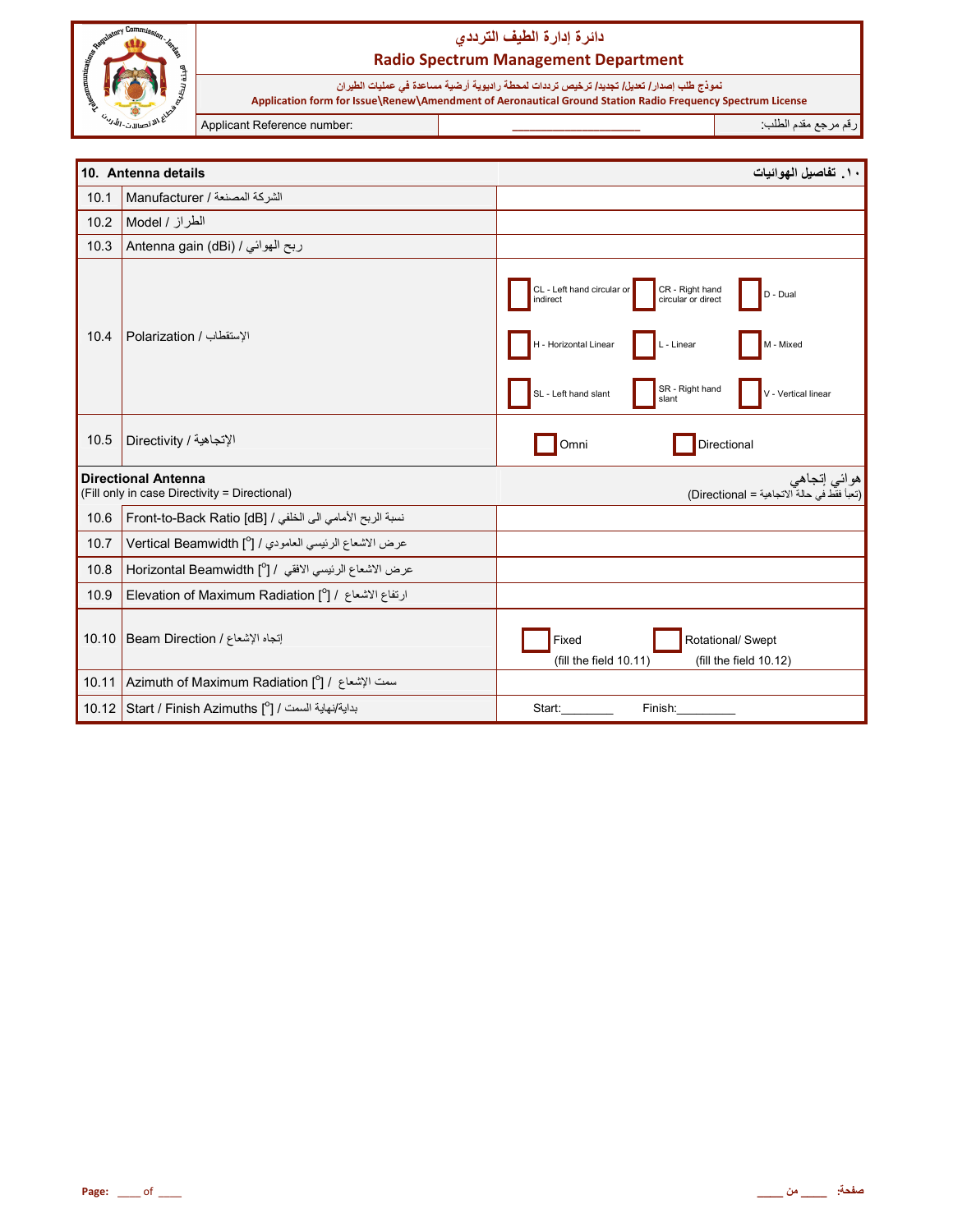

نموذج طلب إصدار/ تعديل/ تجديد/ ترخيص ترددات لمحطة راديوية أرضية مساعدة في عمليات الطيران<br>Application form for Issue\Renew\Amendment of Aeronautical Ground Station Radio Frequency Spectrum License

Applicant Reference number:

رقم مرجع مقدم الطلب<del>.</del>

| 11. الأجهزة الطرفية (المتنقلة/اليدوية)<br>11. Terminal equipment (Mobile/Handheld/) |                                  |                   |                                               |                                                                    |                          |                                   |                                         |
|-------------------------------------------------------------------------------------|----------------------------------|-------------------|-----------------------------------------------|--------------------------------------------------------------------|--------------------------|-----------------------------------|-----------------------------------------|
| 11.1                                                                                | 11.2                             | 11.3              | 11.4                                          | 11.5                                                               | 11.6                     | 11.7                              | 11.8                                    |
| Equipment<br>Details/<br>وصف الجهاز                                                 | /Manufacturer<br>الشركة المصنًعة | Model /<br>الطراز | Eq. Frequency<br>Range [MHz] /<br>نطاق التردد | Max. Radiated<br>Power (W)/ الحد<br>الأقصى لقدرة<br>الإرسال المشعة | Quantity/<br>.<br>الكمية | الرقم / Serial Number<br>التسلسلي | Antenna gain<br>ربح / (dBi)<br>المهوائي |
|                                                                                     |                                  |                   |                                               |                                                                    |                          |                                   |                                         |
|                                                                                     |                                  |                   |                                               |                                                                    |                          |                                   |                                         |
|                                                                                     |                                  |                   |                                               |                                                                    |                          |                                   |                                         |
|                                                                                     |                                  |                   |                                               |                                                                    |                          |                                   |                                         |
|                                                                                     |                                  |                   |                                               |                                                                    |                          |                                   |                                         |
|                                                                                     |                                  |                   |                                               |                                                                    |                          |                                   |                                         |
|                                                                                     |                                  |                   |                                               |                                                                    |                          |                                   |                                         |
|                                                                                     |                                  |                   |                                               |                                                                    |                          |                                   |                                         |
|                                                                                     |                                  |                   |                                               |                                                                    |                          |                                   |                                         |
|                                                                                     |                                  |                   |                                               |                                                                    |                          |                                   |                                         |
|                                                                                     |                                  |                   |                                               |                                                                    |                          |                                   |                                         |

#### Remarks:

If needed please use more than one copy of this page.  $\blacksquare$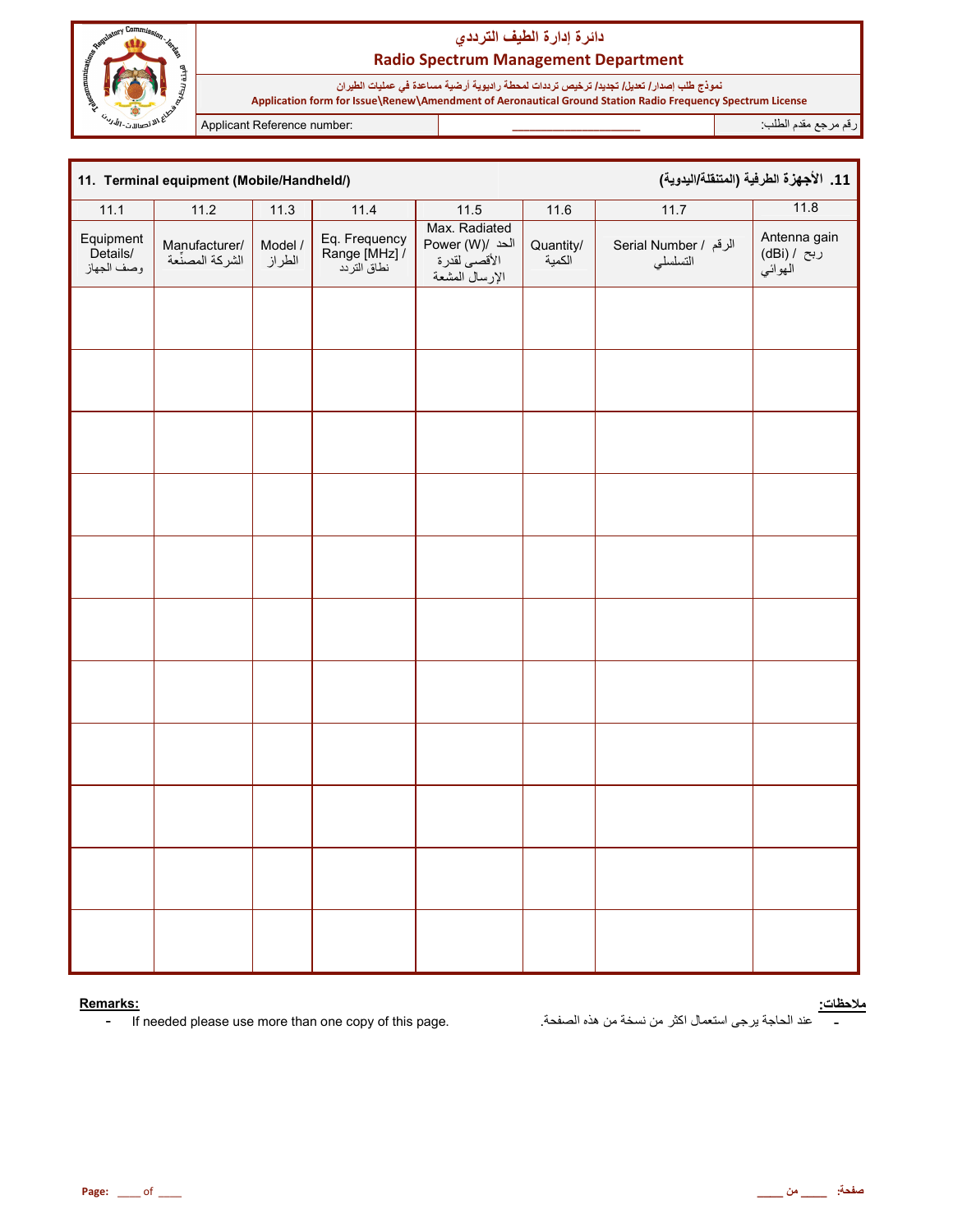

نموذج طلب إصدار/ تعديل/ تجديد/ ترخيص ترددات لمحطة راديوية أرضية مساعدة في عمليات الطيران<br>Application form for Issue\Renew\Amendment of Aeronautical Ground Station Radio Frequency Spectrum License

Applicant Reference number:

رقم مرجع مقدم الطلب

| 12. System Users ID                                                                |                              |              |                             |                               | 12.   هوية مستخدمي النظام  |
|------------------------------------------------------------------------------------|------------------------------|--------------|-----------------------------|-------------------------------|----------------------------|
| 12.1                                                                               | $\overline{12.2}$            | 12.3         | 12.4                        | 12.5                          | 12.6                       |
| National ID<br>Number or<br>/ Passport Number<br>الرقم او رقم جواز السفر<br>الوطني | Position /<br>المسمى الوظيفي | Name / الإسم | Mother's Name /<br>إسم الأم | تاريخ / Birth Date<br>الولادة | مكان الولادة / Birth Place |
|                                                                                    |                              |              |                             |                               |                            |
|                                                                                    |                              |              |                             |                               |                            |
|                                                                                    |                              |              |                             |                               |                            |
|                                                                                    |                              |              |                             |                               |                            |
|                                                                                    |                              |              |                             |                               |                            |
|                                                                                    |                              |              |                             |                               |                            |
|                                                                                    |                              |              |                             |                               |                            |
|                                                                                    |                              |              |                             |                               |                            |
|                                                                                    |                              |              |                             |                               |                            |
|                                                                                    |                              |              |                             |                               |                            |
|                                                                                    |                              |              |                             |                               |                            |

#### Remarks:

If needed please use more than one copy of this page.  $\mathbb{L}^+$ 

<mark>ملاحظات:</mark><br>\_\_\_\_\_ عند الحاجة يرجى استعمال اكثر من نسخة من هذه الصفحة.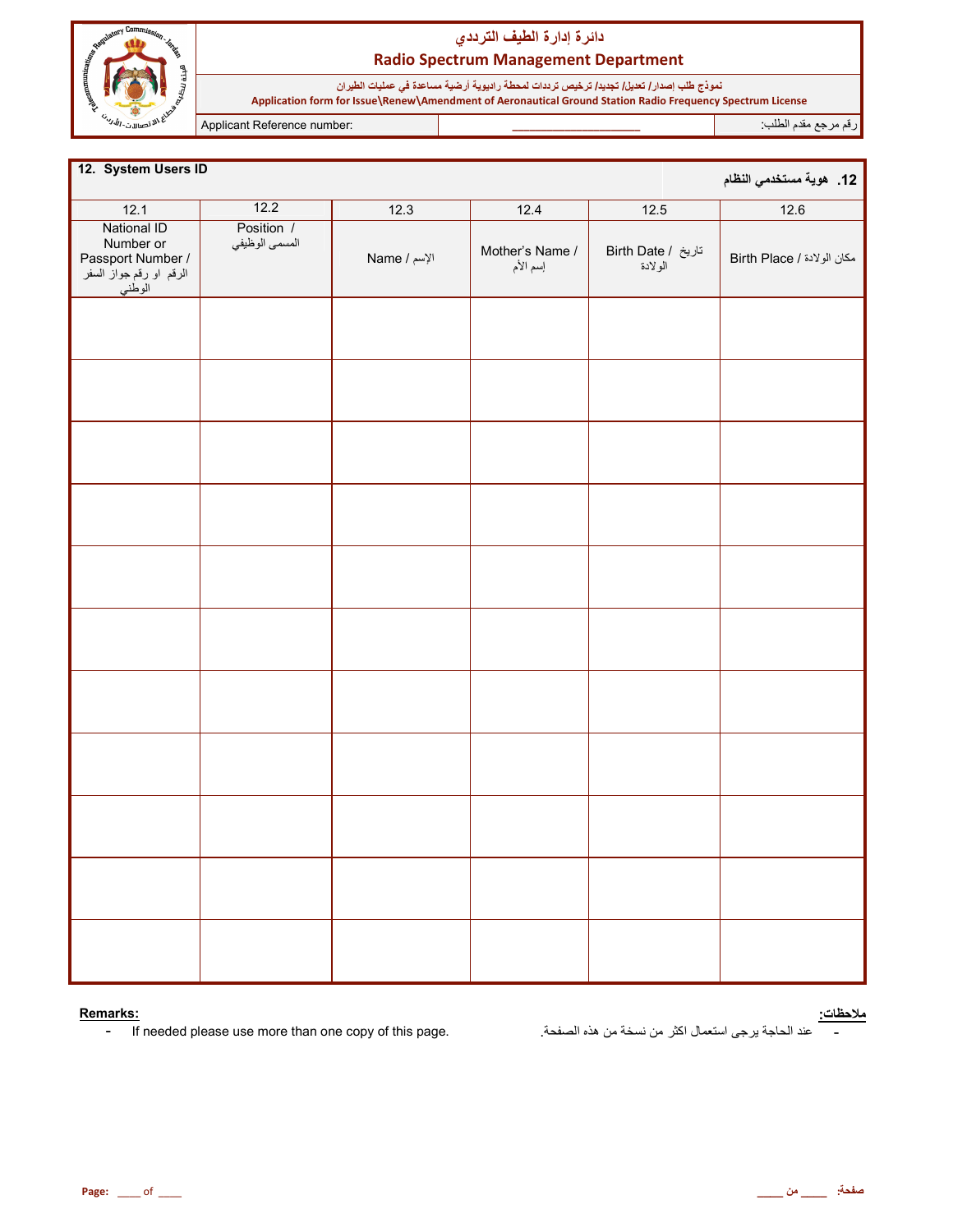

نموذج طلب إصدار/ تعديل/ تجديد/ ترخيص ترددات لمحطة راديوية أرضية مساعدة في عمليات الطيران<br>Application form for Issue\Renew\Amendment of Aeronautical Ground Station Radio Frequency Spectrum License

Applicant Reference number:

رقم مرجع مقدم الطلب<del>.</del>

|      | 13. License(s) List                    |                          | 1٣. قائمة التراخيص                  |
|------|----------------------------------------|--------------------------|-------------------------------------|
|      | (fill only in case of Renew or Cancel) |                          | (تعبأ فقط في حالة التجديد أو الغاء) |
|      | 13.1                                   | 13.2                     |                                     |
| $\#$ | License Number/                        | Date of Expiry/          |                                     |
|      | رقم الترخيص                            |                          | تاريخ انتهاء الصلاحية               |
|      |                                        | $1 - 1$                  |                                     |
|      |                                        |                          |                                     |
|      |                                        |                          |                                     |
|      |                                        |                          |                                     |
|      |                                        |                          |                                     |
|      |                                        |                          |                                     |
|      |                                        |                          |                                     |
|      |                                        |                          |                                     |
|      |                                        |                          |                                     |
|      |                                        |                          |                                     |
|      |                                        |                          |                                     |
|      |                                        |                          |                                     |
|      |                                        |                          |                                     |
|      |                                        |                          |                                     |
|      |                                        |                          |                                     |
|      |                                        |                          |                                     |
|      |                                        |                          |                                     |
|      |                                        |                          |                                     |
|      |                                        |                          |                                     |
|      |                                        |                          |                                     |
|      |                                        |                          |                                     |
|      |                                        |                          |                                     |
|      |                                        |                          |                                     |
|      |                                        |                          |                                     |
|      |                                        |                          |                                     |
|      |                                        | $\sqrt{2}$<br>$\sqrt{ }$ |                                     |

#### Remarks:

If needed please use more than one copy of this page.  $\pm$  .

<mark>ملاحظات:</mark><br>\_\_\_\_\_\_ عند الحاجة يرجى استعمال اكثر من نسخة من هذه الصفحة<sub>.</sub>